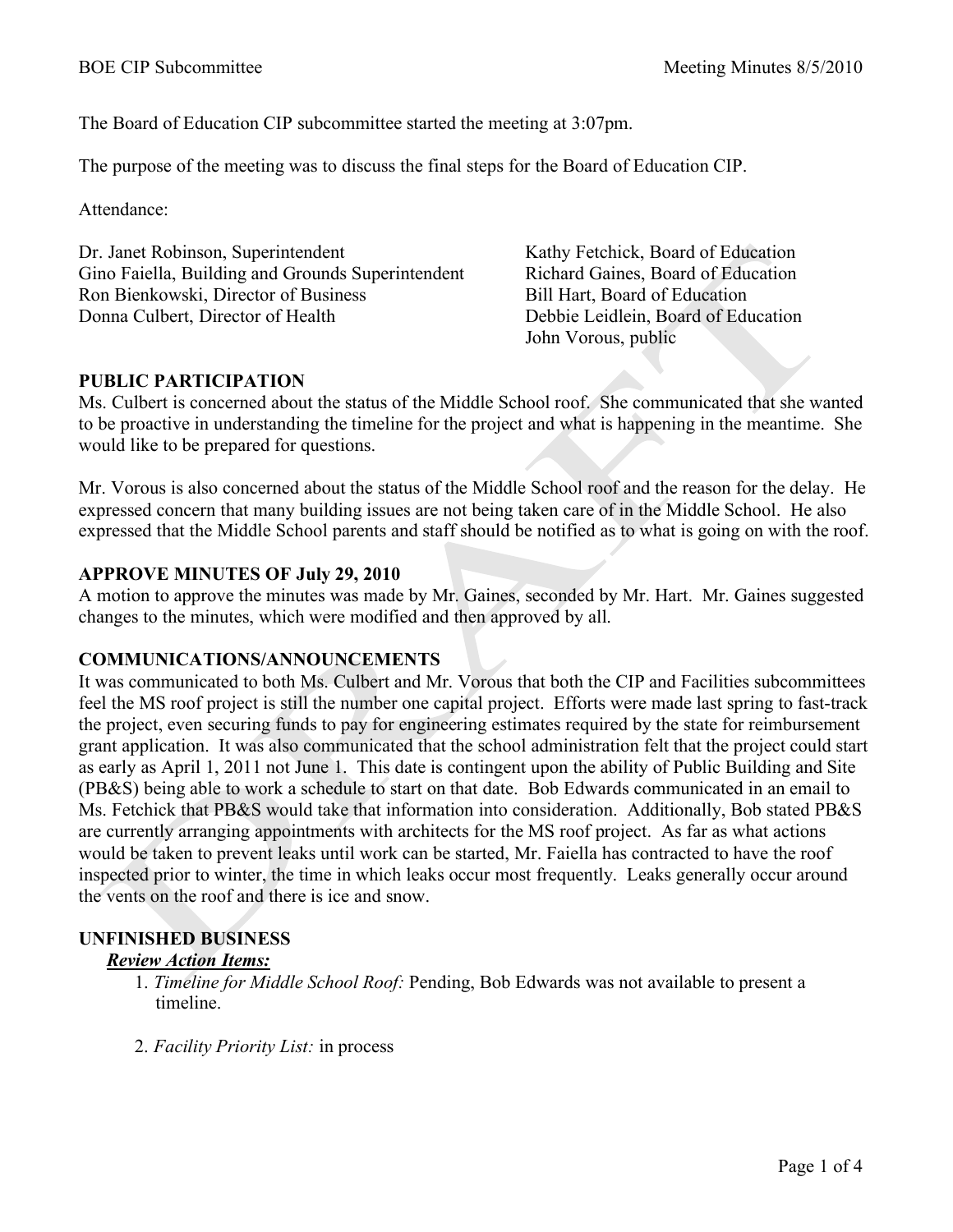3. *Prioritize Projects Beyond 5-year window:* 

The committees as a whole did not come to a final resolution for the projects beyond 5 years. It is the intention to continue this discussion. Projects beyond the 5-year window are as follows: 1. Middle Gate HVAC (replace 2 boilers, exhaust fans as required, temperature regulators, airconditioning in limited areas)

- 2. Sandy Hook HVAC (replace air handlers, upgrade heating system, upgrade air-conditioning)
- 3. Middle Gate/Sandy Hook Window Replacement
- 4. *Draft CIP for Committee Review:* A draft was available and changes were made throughout the meeting. For the draft approved by the committee, see attachment A.
- 5. *Lightening Protection:* Mr. Bienkowski reviewed with the insurance company as to whether lightening protection on the school facilities would be financially advantageous. The answer was "no". Based on this information, it was determined that the projects for both the Reed and the MS Lightening protection should be removed.

### *Review CIP List:*

In deciding how to place or rearrange projects, the current budget allocations were taken into consideration. The committees felt it was important to try to stay within already established budget amounts.

The Middle School HVAC/renovation project was broken into three phases and placed in the corresponding years:

1. Design (\$630,000, 2013/14) – estimated by Brian Wetzel, CES

2. Boiler replacement and repiping (\$2,070,000, 2014/15) – estimated by McKenney Mechanical

3. Ventilation, renovation of media center, science classrooms and cafeteria (\$4,805,000, 2015/16) Pricing estimates for the Middle School project were obtained

Because of the condition of the ductwork in the ceiling of the High School auditorium and the condition of the seats, the committees felt that the current condition of the HS auditorium warranted moving this project ahead of both the MG & SHS HVAC projects and the Hawley Air Conditioning. To this end, the design of this project (\$100,000) would be added to years 2012/13 and the project work (\$1,339,338) would immediately follow in years 2013/14. These estimates are for replacement of the ductwork, ADA compliance, lighting, seating, and upgraded fire sprinkler system. The estimate does not include a new sound system that was also recommended. An action was assigned to Mr. Bienkowski to investigate a sound system cost.

The result of the above actions caused projects to move beyond the five-year scope – see item 3 under "*Review Action Items"*

It was also discussed that it is important to have a person responsible for each capital. This person would need to help move the projects through the town process. For example, we would need to start discussing the direction of the Hawley HVAC project this year in preparation for designing it in 2011/12. The current MS roof project needs representation to ensure the project does not extend beyond another winter. There was some debate as to whether this person should be a member of the board or a member of the school administration.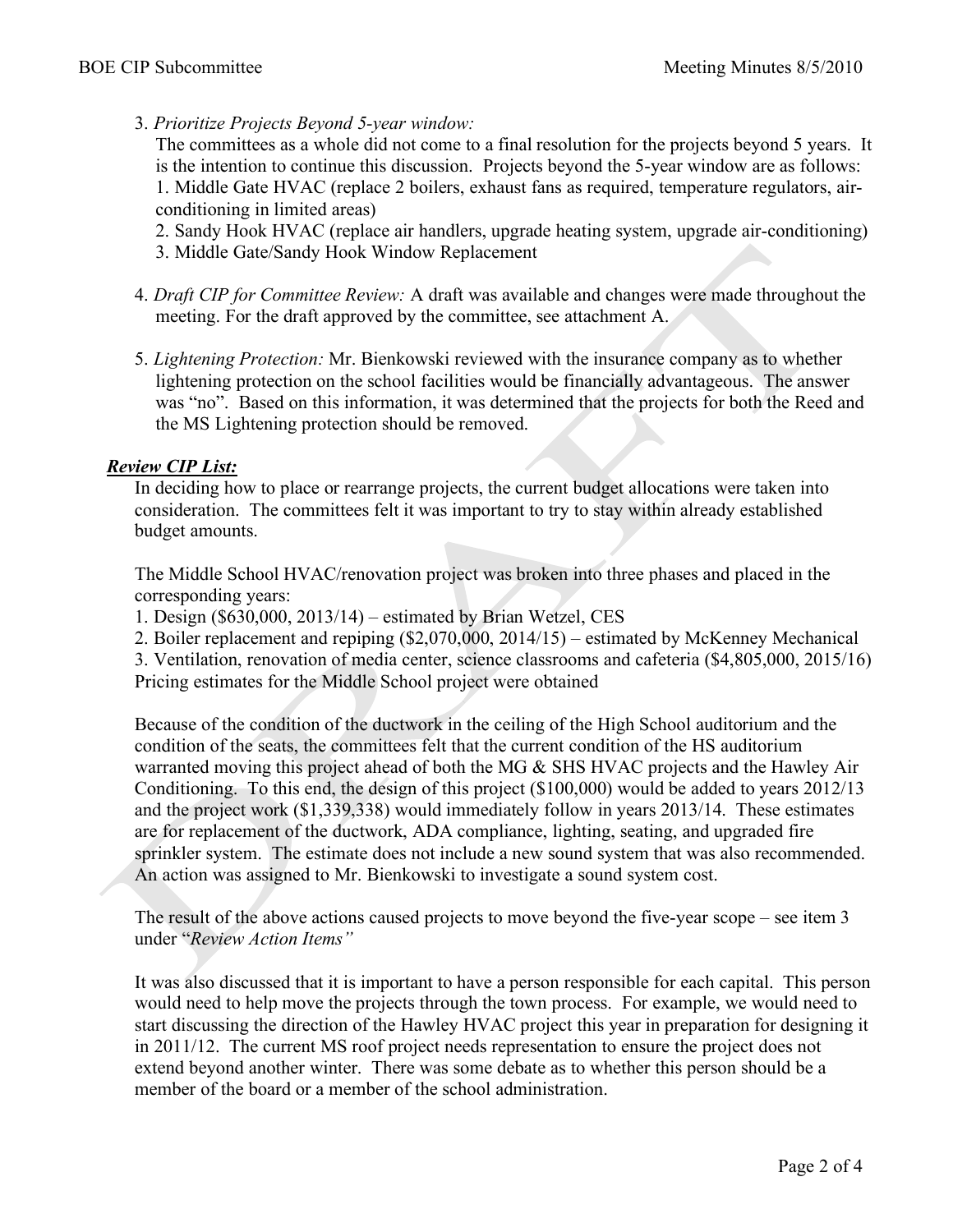Both the CIP and the Facilities subcommittees unanimously agreed to present the resultant CIP to the full board for approval.

#### **NEW BUSINESS**

None.

*Next Steps for CIP:* Present CIP to full board.